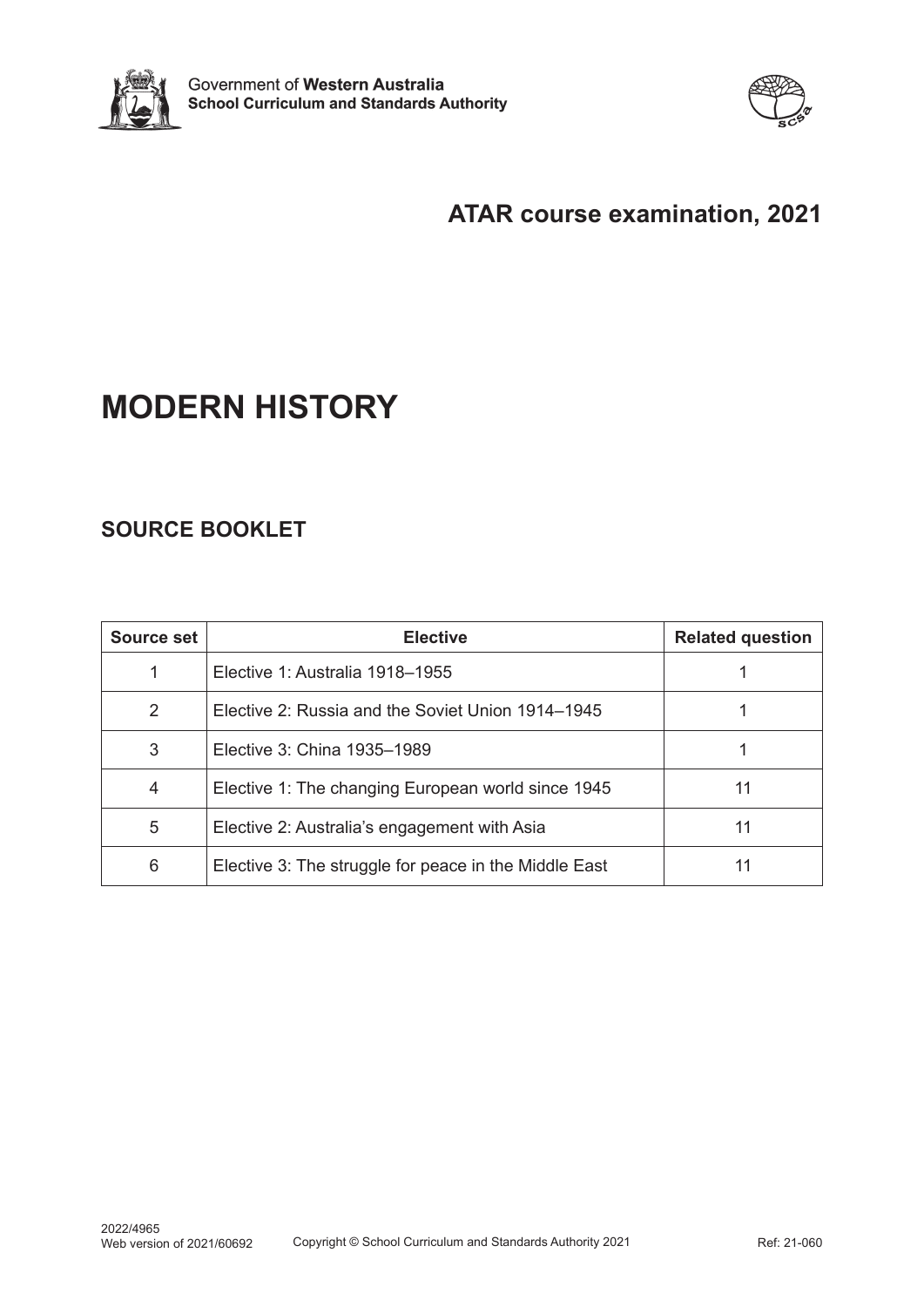## **Set 1: Elective 1: Australia 1918–1955**

## **Source 1**

*(A cartoon that appeared in* The Bulletin *on 31 December 1941.)*



*Curtin: 'No offence, mum, but I'm shifting to these here apron strings – at least for twenty-four hours'.*

#### **Source 2**

*(Extracts from a telegram sent from the British Prime Minister, Winston Churchill, to Prime Minister John Curtin on 29 December 1941.)*

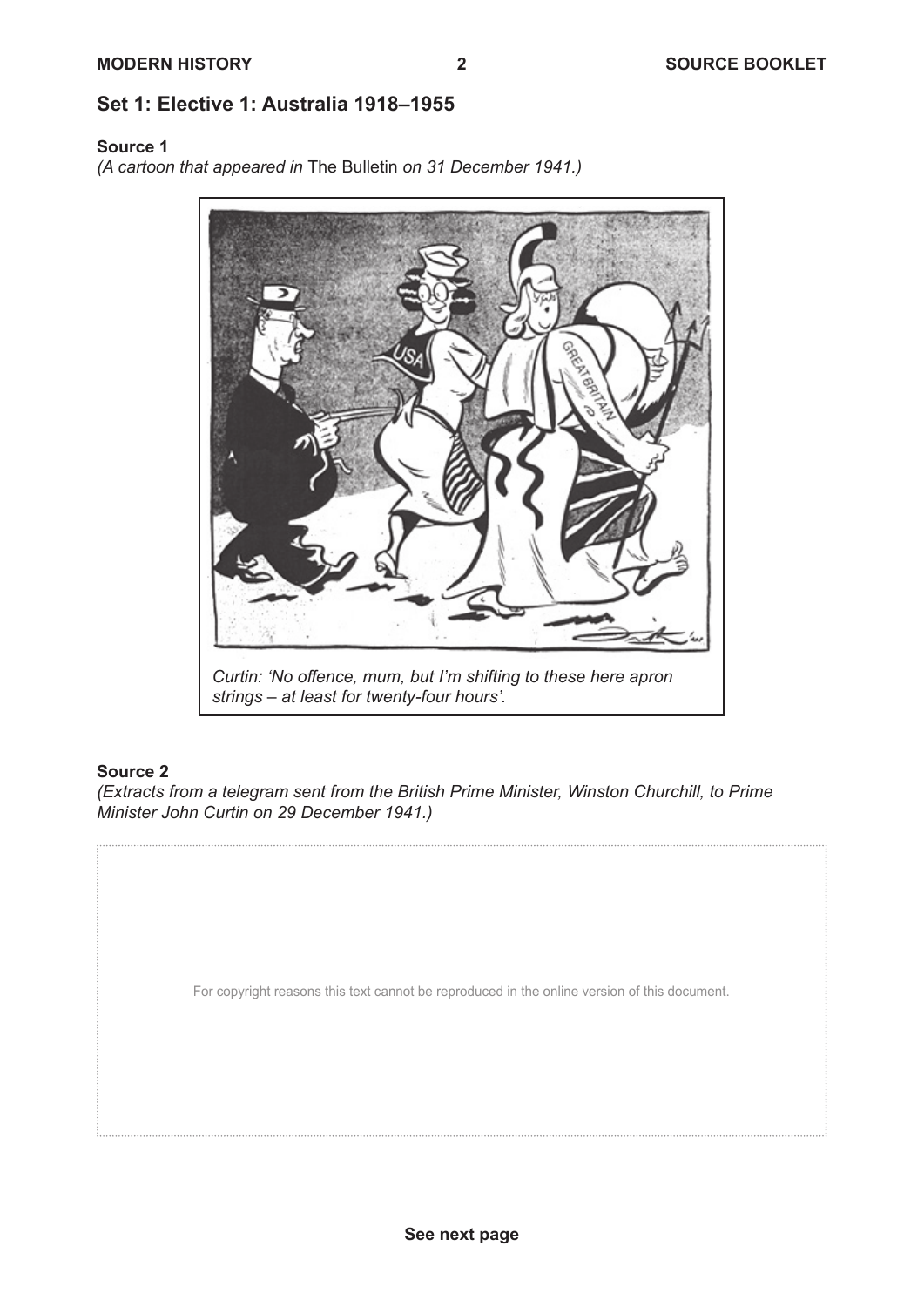



*(Extracts from an interview with a member of the Women's Land Army about her experience on a tobacco plantation near Pinjarra in Western Australia during World War II.)*

For copyright reasons this text cannot be reproduced in the online version of this document.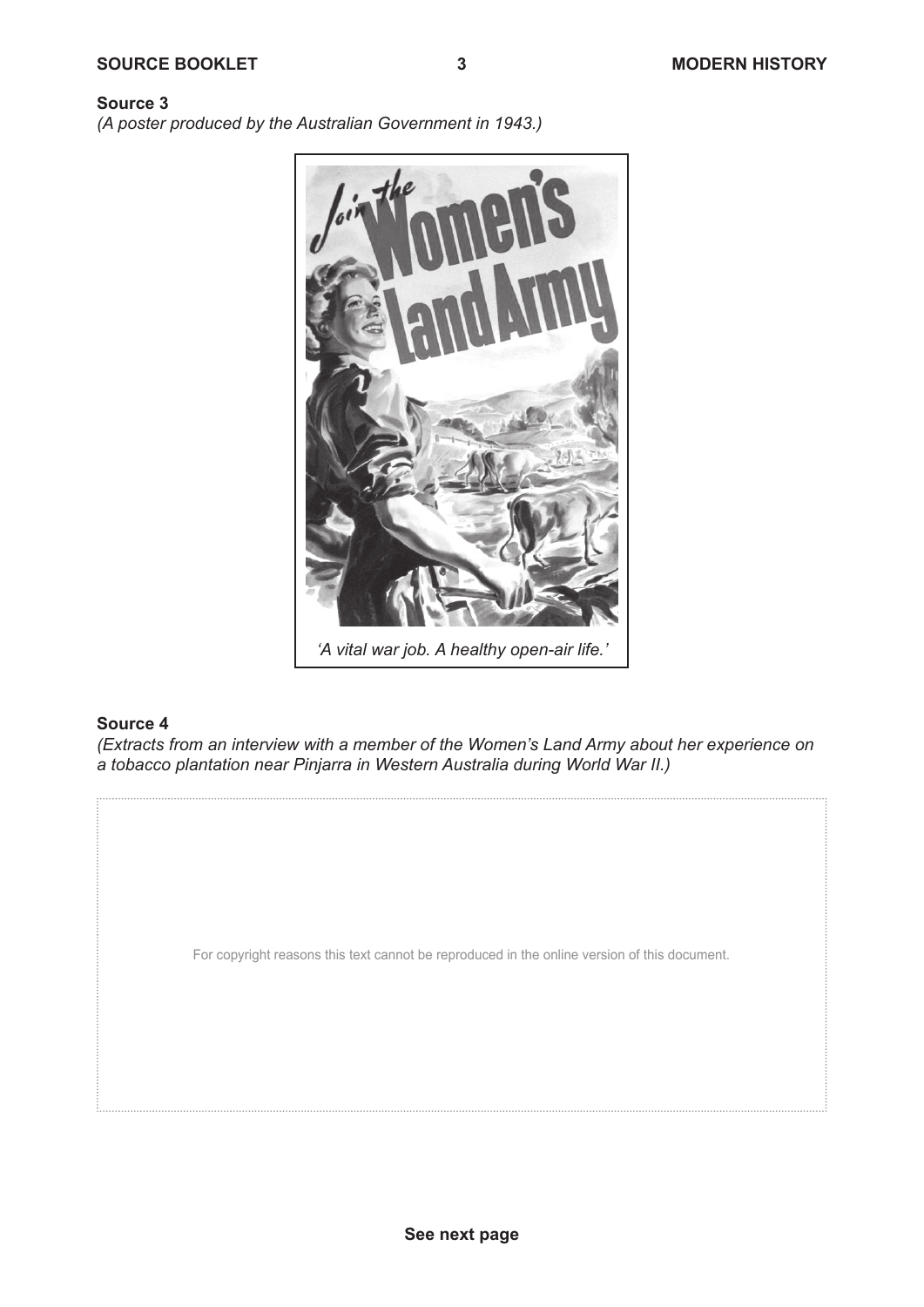### **Set 2: Elective 2: Russia and the Soviet Union 1914–1945**

#### **Source 1**

*(A cartoon produced by Dr Seuss and published in the USA in August 1941. Hitler is depicted wearing the swastika shirt.)*



#### **Source 2**

*(Extracts from Stalin's broadcast to the Soviet nation on 3 July 1941, 11 days after the launch of the German invasion of the USSR.)*

For copyright reasons this text cannot be reproduced in the online version of this document.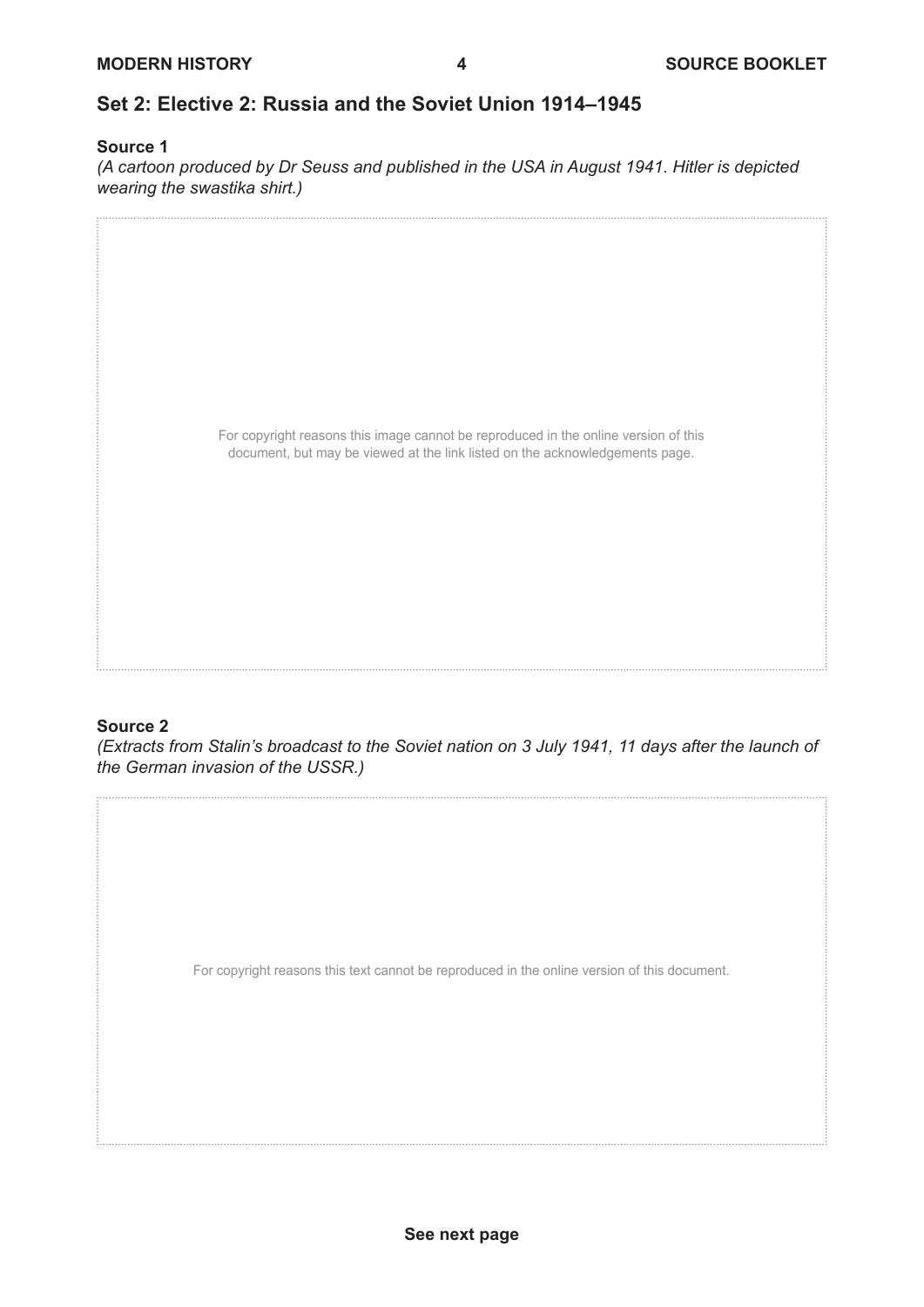*(A Soviet government poster produced in 1942. The text of the poster reads: 'All for the Victory! From the Women of the USSR to the Front'.)*



#### **Source 4**

*(Extracts from an interview with a female Soviet soldier of World War II conducted by Belarusian author Svetlana Alexievich and published in her book 'The Unwomanly Face of War.' The book was first published in the USSR in 1985. This interview appears in a later uncensored edition published in 2017.)*

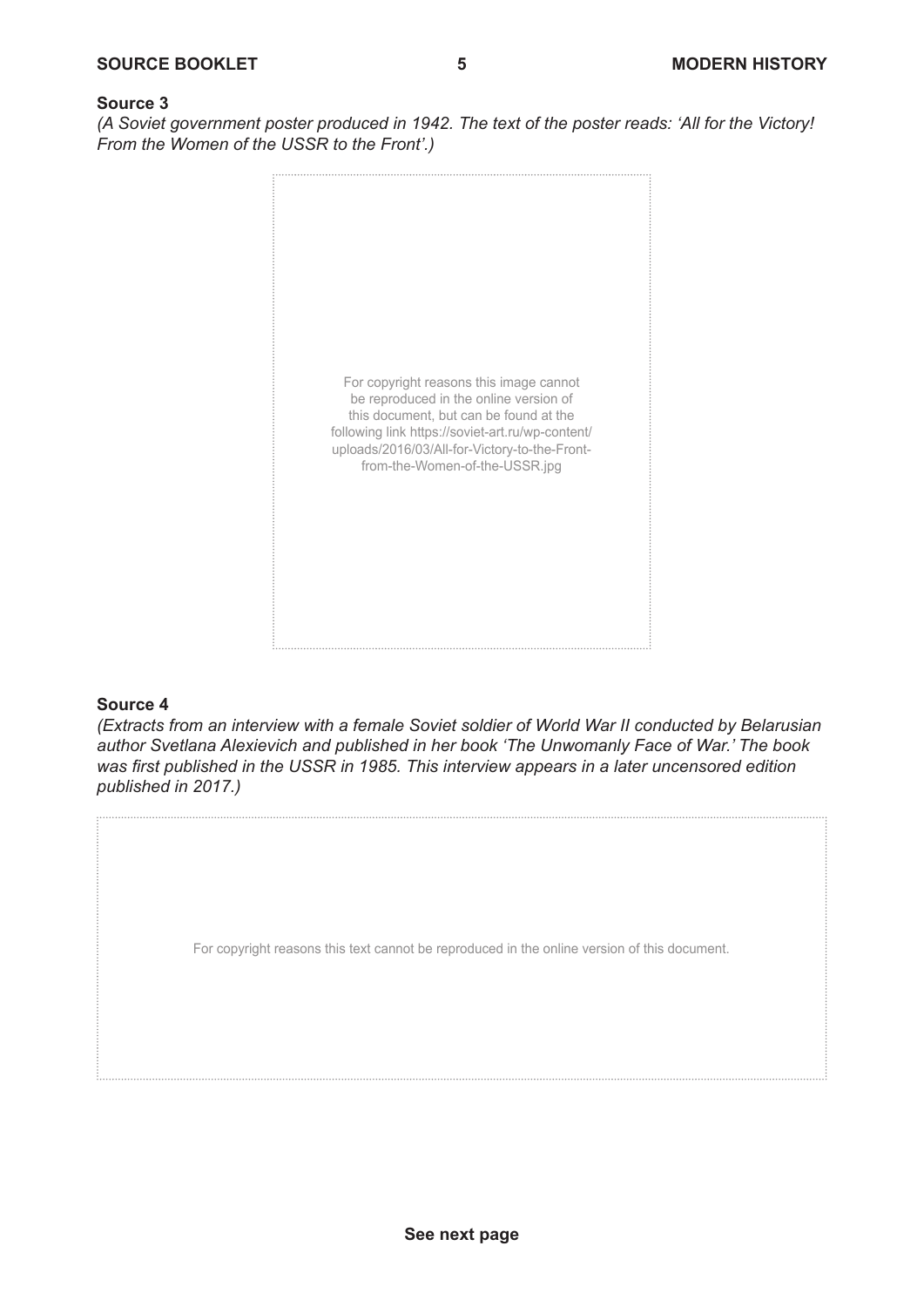## **Set 3: Elective 3: China 1935–1989**

#### **Source 1**

*(A cartoon depicting Jiang Jieshi, entitled 'Red Bugs', published in the Shanghai-based English language newspaper,* North-China Daily News*, in December 1934 during the period of the Long March.)*



#### **Source 2**

*(Extracts from a report by Mao Zedong to the Politburo of the Chinese Communist Party in December 1935.)*

What we say is that in one respect the Red Army has failed (that is, it has failed to maintain its original positions) – but in another respect, it has won a victory (that is, in executing the plan of the Long March). In one respect the enemy won a victory (that is, in occupying our original positions) – but in another respect, he has failed (that is, failed to execute his plan of 'encirclement and suppression' and of 'pursuit and suppression').

Let us ask, has history ever known a long march to equal ours? No, never. The Long March is a manifesto. It has proclaimed to the world that the Red Army is an army of heroes, while the imperialists and their running dogs, Jiang Jieshi and his like, are impotent. It has proclaimed their utter failure to encircle, pursue, obstruct and intercept us.

The Long March is also a propaganda force. It has announced to some 200 million people in eleven provinces that the road of the Red Army is their only road to liberation … The Long March is also a seeding machine. In the 11 provinces, it has sown many seeds which will sprout, leaf, blossom and bear fruit, and will yield a harvest in the future.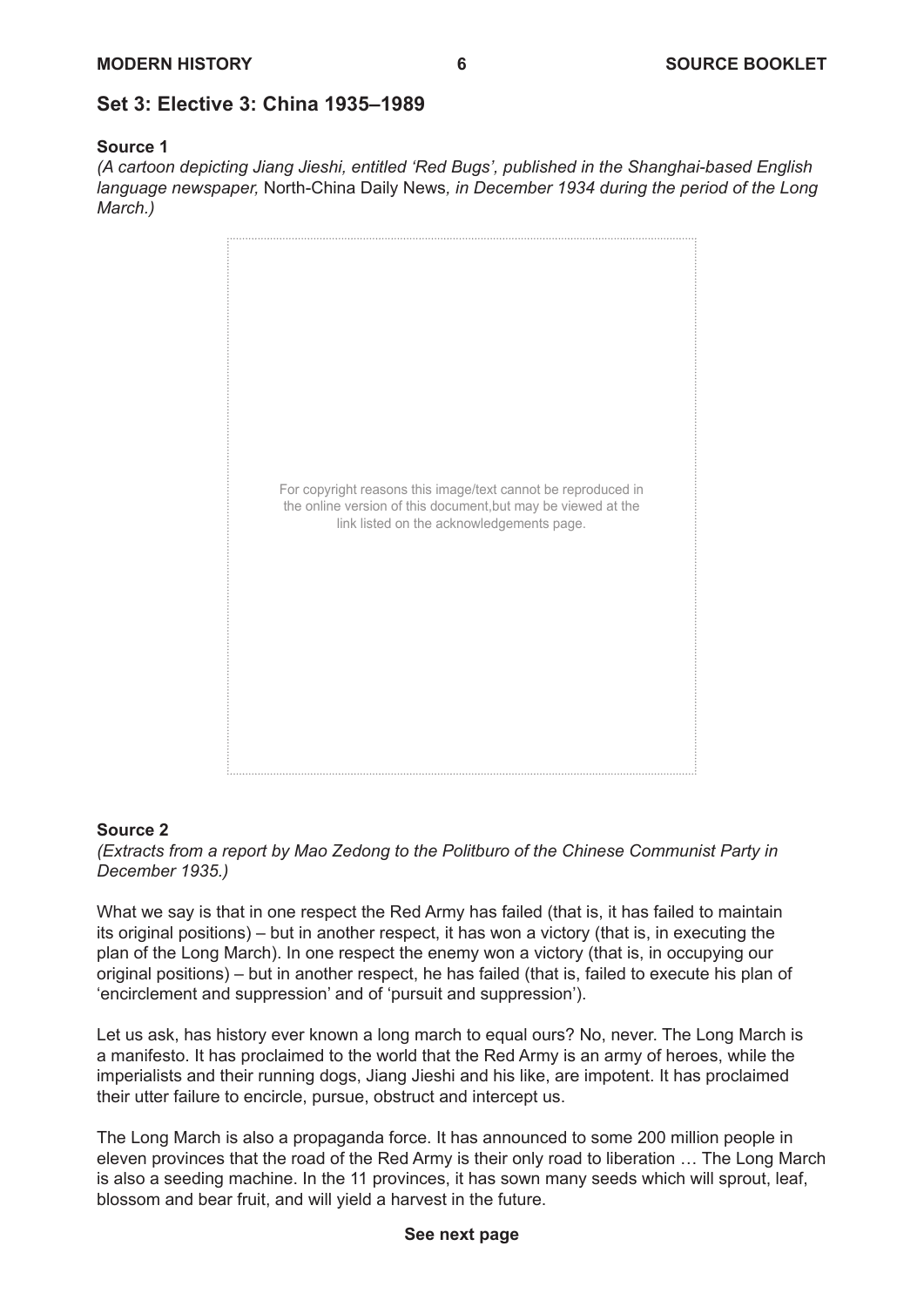*(A cartoon depicting female nurses, workers and soldiers entitled 'Sharing Equal Responsibility'. It was published by the* Chinese National Salvation Cartoon Propaganda Corps *in 1938 for the Guomindang during the War of Resistance against Japan.)* 



#### **Source 4**

*(An extract from a personal memoir published in 1952 by the daughter of a Chinese official in southern China during the War of Resistance against Japan.)*

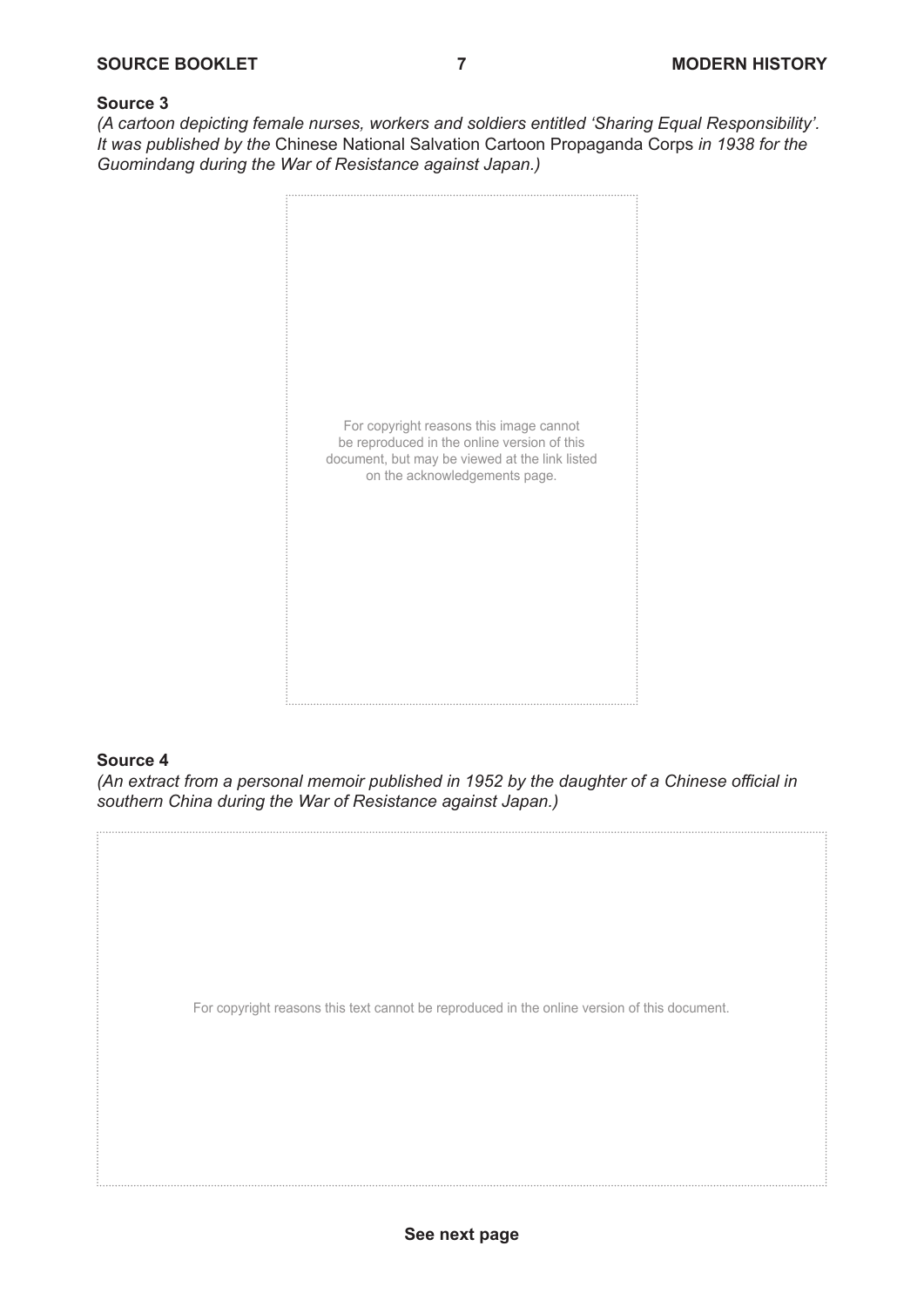## **Set 4: Elective 1: The changing European world since 1945**

#### **Source 1**

*(A cartoon by Herblock (Herbert Block) published in* The Washington Post *in 1949. The sign in the bottom left corner reads 'Marshall Stalin Plan', and the caption states: 'It's the same thing without mechanical problems'.)* 



#### **Source 2**

*(The opening statement (preamble) to the Treaty of Rome, signed in 1957 by Germany, Belgium, France, Italy, Luxembourg and the Netherlands. The treaty brought about the creation of the European Economic Community, or EEC.)*

DETERMINED to lay the foundations of an ever-closer union among the peoples of Europe,

RESOLVED to ensure the economic and social progress of their countries by common action to eliminate the barriers which divide Europe,

RECOGNISING that the removal of existing obstacles calls for concerted action in order to guarantee steady expansion, balanced trade and fair competition,

ANXIOUS to strengthen the unity of their economies and to ensure their harmonious development by reducing the differences existing between the various regions and the backwardness of the less favoured regions,

RESOLVED by thus pooling their resources to preserve and strengthen peace and liberty, and calling upon the other peoples of Europe who share their ideal to join in their efforts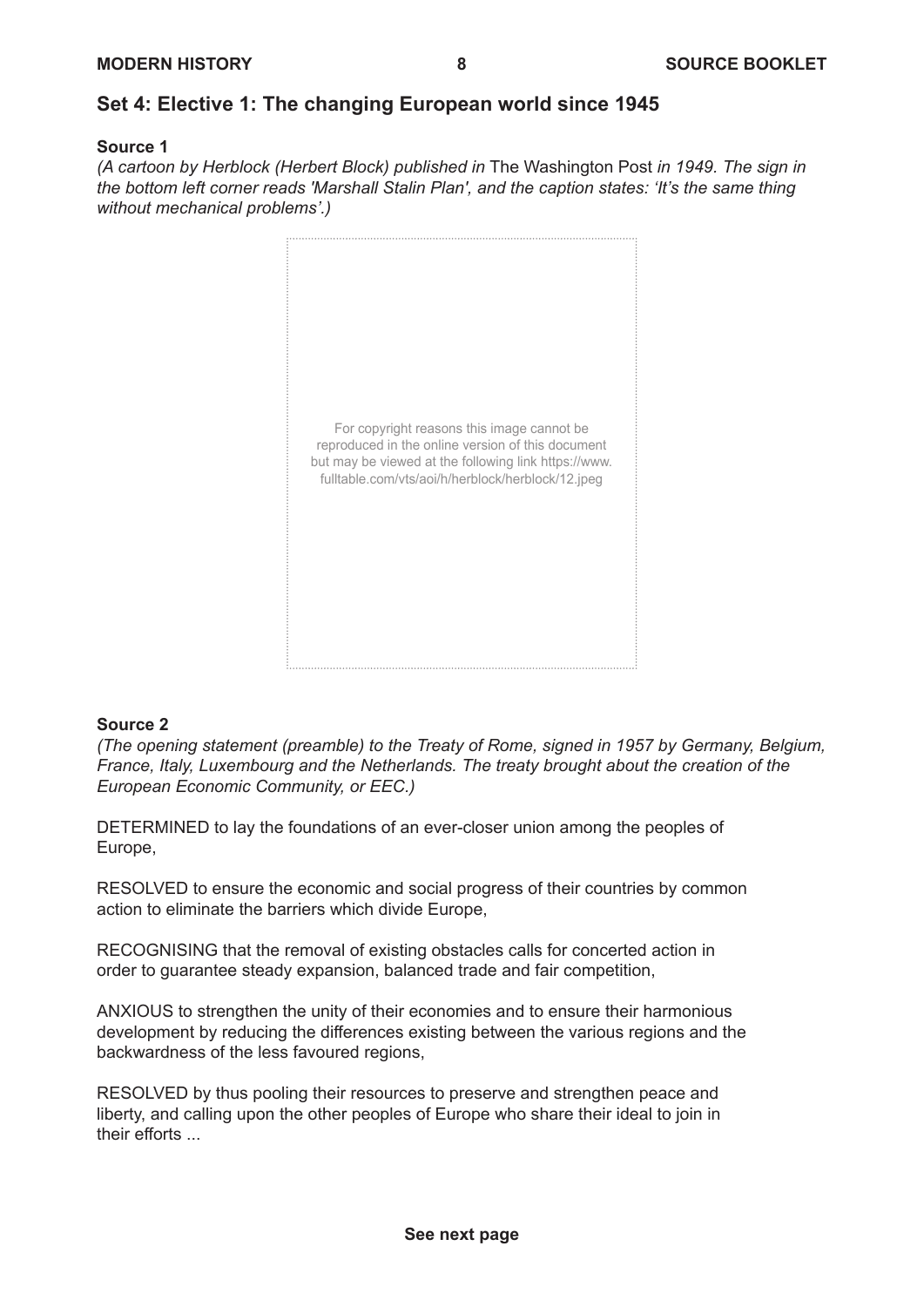#### **SOURCE BOOKLET 9 MODERN HISTORY**

#### **Source 3**

*(Extracts from a speech by the French foreign minister, Robert Schuman in 1950, that became known as the Schuman Declaration.)*

The contribution which an organised and living Europe can bring to civilisation is indispensable to the maintenance of peaceful relations. In taking upon herself for more than 20 years the role of champion of a united Europe, France has always had as her essential aim the service of peace. A united Europe was not achieved and we had war …

With this aim in view, the French Government proposes that action be taken immediately on one limited but decisive point. It proposes that Franco-German production of coal and steel as a whole be placed under a common High Authority … open to the participation of the other countries of Europe. The pooling of coal and steel production should immediately provide for the setting up of common foundations for economic development as a first step in the federation of Europe …

The solidarity in production thus established will make it plain that any war between France and Germany becomes not merely unthinkable, but materially impossible.

#### **Source 4**

*(Extracts from the 1988 speech of the British Prime Minister, Margaret Thatcher to the College of Europe in Bruges, Belgium.)*

Mr. Chairman, you have invited me to speak on the subject of Britain and Europe. Perhaps I should congratulate you on your courage …

Europe is not the creation of the Treaty of Rome … Nor is the European idea the property of any group or institution. We British are as much heirs to the legacy of European culture as any other nation …

We have not successfully rolled back the frontiers of the state in Britain, only to see them re-imposed at a European level with a European super-state exercising a new dominance from Brussels …

If Europe is to flourish and create the jobs of the future, enterprise is the key. The basic framework is there: The Treaty of Rome itself was intended as a Charter for Economic Liberty. But that it is not how it has always been read, still less applied.

The lesson of the economic history of Europe in the 70s and 80s is that central planning and detailed control do not work, and that personal endeavour and initiative do. That a State-controlled economy is a recipe for low growth and that free enterprise within a framework of law brings better results ...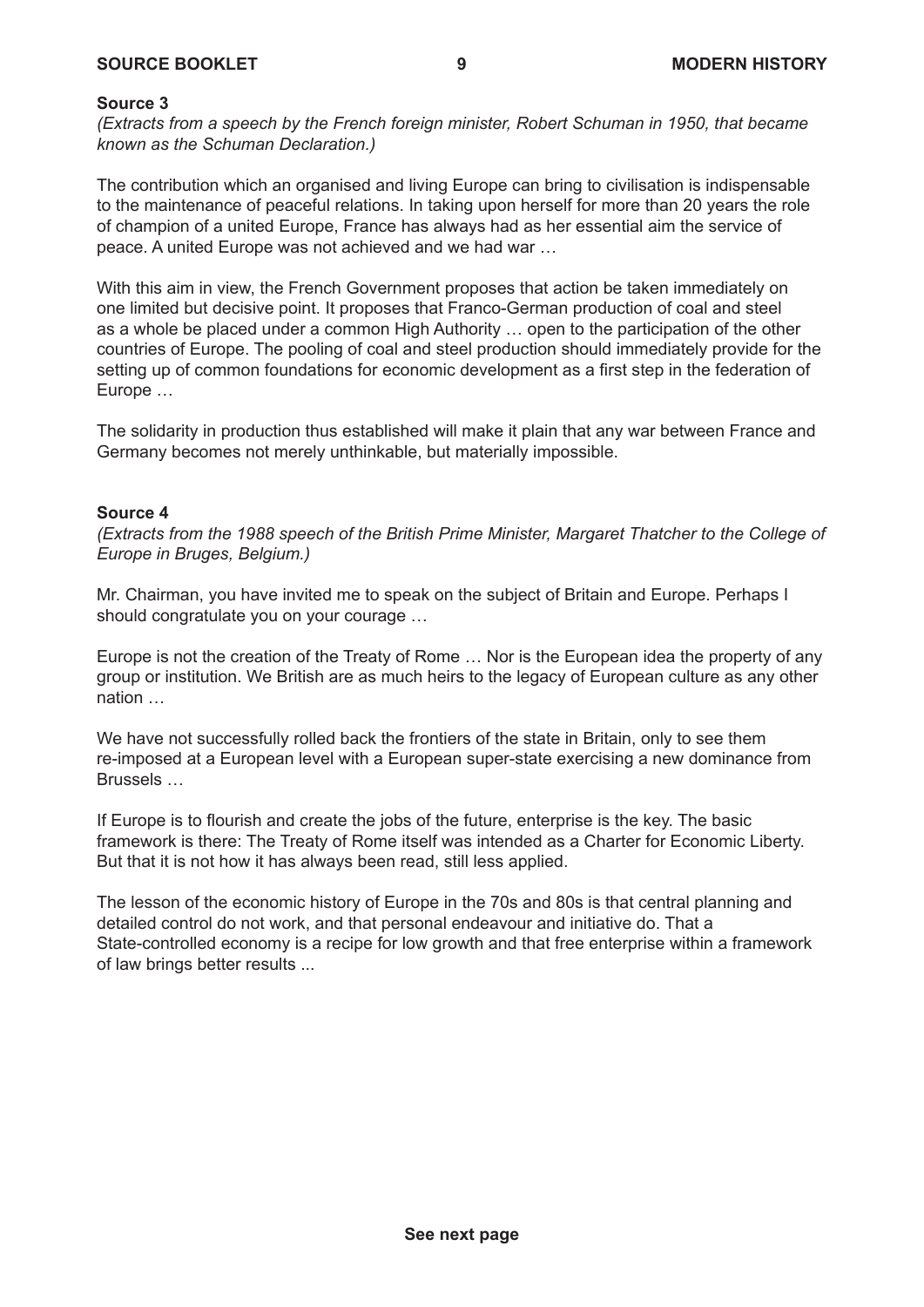## **Set 5: Elective 2: Australia's engagement with Asia**

#### **Source 1**

*(A cartoon published in Australia in 1972. The representative of the Australian Wheat Board has a 60 million-dollar wheat order hanging from his bag. The sign on the door reads 'China National Cereals, Oils, Foodstuffs and Export Corp'*



#### **Source 2**

*(The Australian Prime Minister, Robert Menzies, discussing the 1957 trade agreement with Japan during a debate in the Federal Parliament.)*

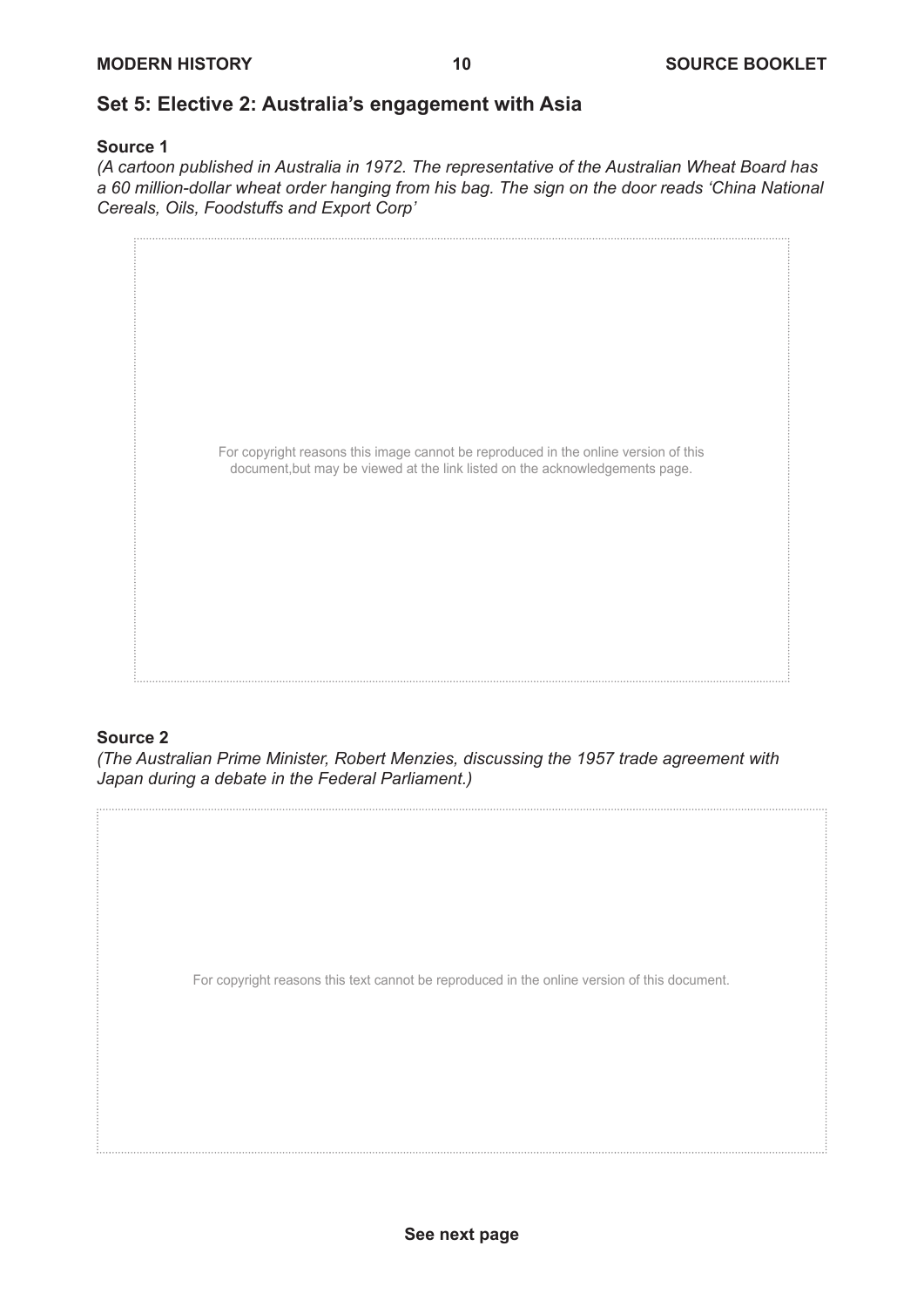*(An extract from the 1993 Asia - Pacific Economic Cooperation (APEC) Leaders' Declaration. This was the fifth meeting of APEC and was held in the USA.)*



#### **Source 4**

*(Extracts of a speech by the Australian Prime Minister, Paul Keating, in 1992, commenting on immigration to Australia and the economy.)*

Australia is a country of extraordinary achievements and equally extraordinary potential. In no small measure, this is because we are a country of immigrants. It takes imagination, ambition and courage to emigrate to a new land.

And in my view, it is precisely these qualities that have contributed to our past achievements, and will enable us to use our potential to the full in the future. During my recent visit to Asia, I stressed our country's capacity and willingness to change.

I said there, as I have said in various forums in Australia, the proof of our capacity to change is in the change we have already made.

We now see ourselves very differently, and we are starting to be seen differently by others. And we are different. Australia has opened up, both culturally and economically. We have realised that our future depends on making ourselves relevant to the rest of the world, and especially relevant to the most dynamic region of the world which sits at our front door the Asia-Pacific.

If only to take advantage of this great opportunity, the development of an export culture is a national priority for Australia. The change is already well underway.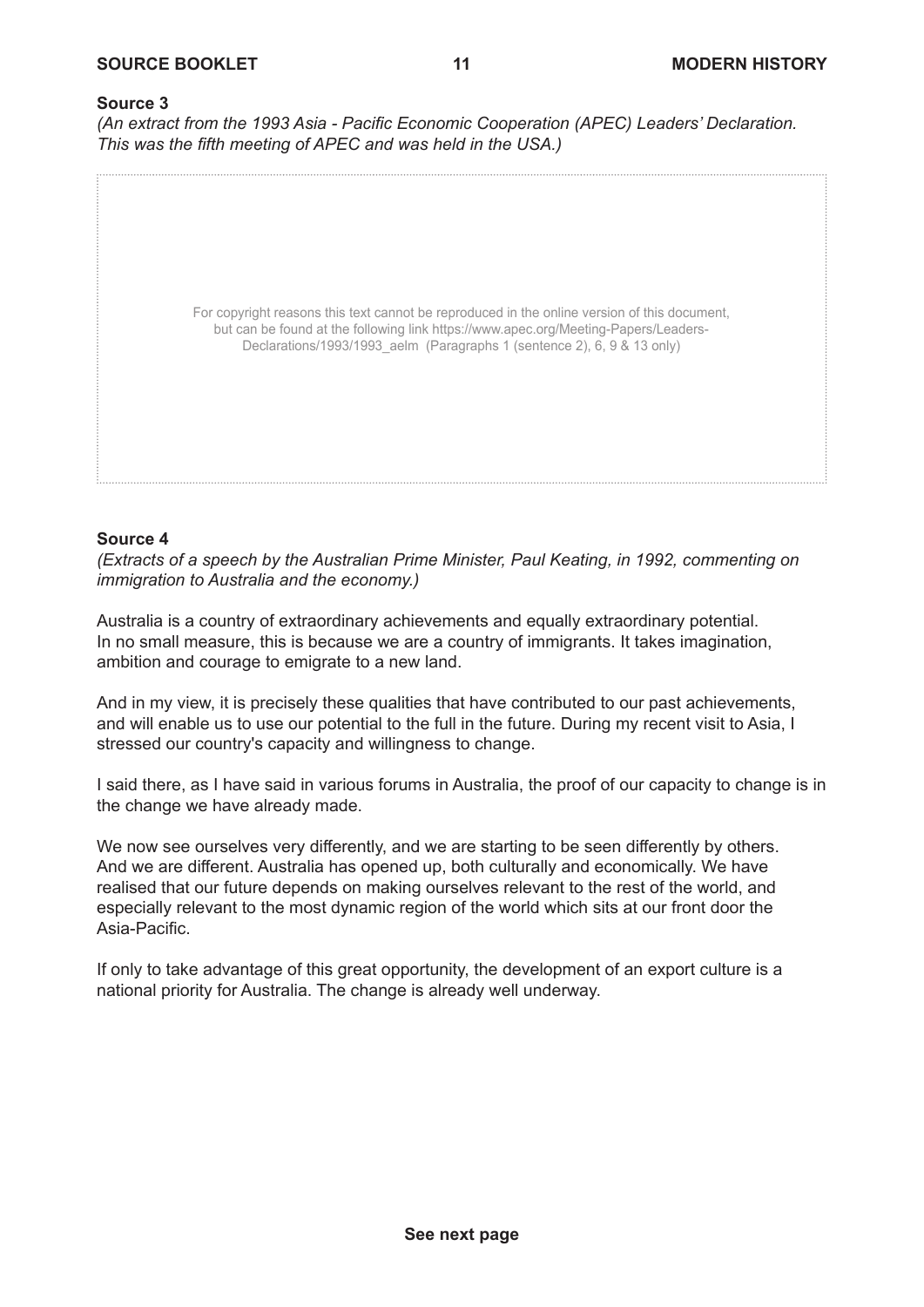## **Set 6: Elective 3: The struggle for peace in the Middle East**

#### **Source 1**

*(A cartoon published in a German newspaper in 1956 with the caption 'The Man at the Tap'. Nasser is pictured sitting in the chair. The tank has the word 'oil' written on it and the tap has the word 'Suez'.)*



#### **Source 2**

*(Extract from a speech by President Gamal Abdel Nasser at Alexandria, Egypt in July 1956.)*

This Canal is an Egyptian canal. It is an Egyptian Joint Stock Company. Britain has forcibly grabbed our rights, our 44% of its shares …. The income of the Suez Canal Company in 1955 reached 35 million pounds, or 100 million dollars. Of this sum, we, who have lost 120,000 persons, who have died in digging the Canal, take only one million pounds or three million dollars. This is the Suez Canal Company, which … was dug for the sake of Egypt and its benefit!

Do you know how much assistance America and Britain were going to offer us over 5 years? Seventy million dollars. Do you know who takes the 100 million dollars, the Company's income, every year? They take them of course …

We shall not let imperialists or exploiters dominate us. We shall not let history repeat itself once more. We have gone forward to build a strong Egypt. We go forward towards political and economic independence …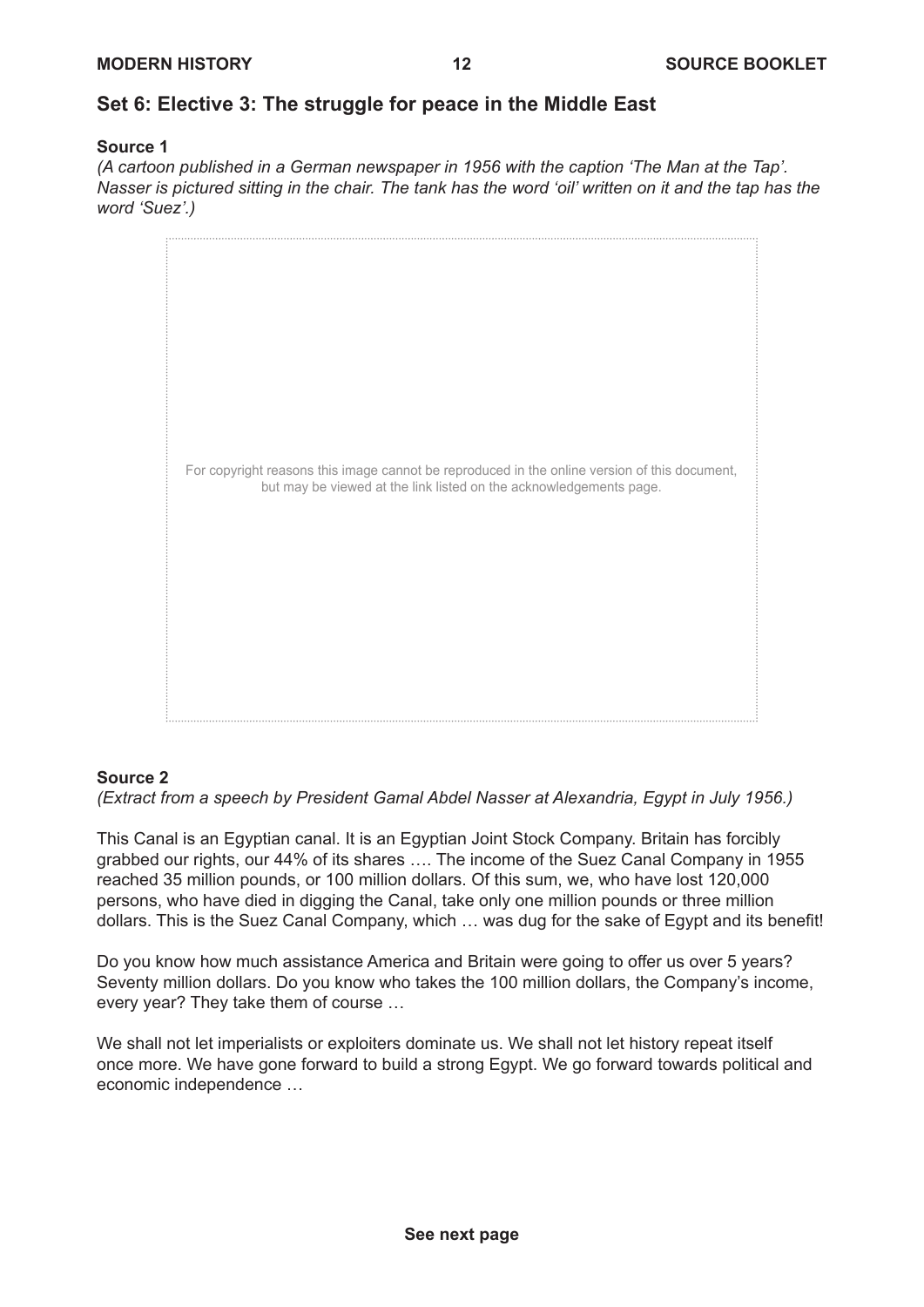*(A statement made by the ministerial council of the Organisation of Arab Petroleum Exporting Countries (OAPEC) in October 1973, announcing the oil embargo that initiated a global oil crisis.)*



#### **Source 4**

*(An extract from an article published in an academic journal in the United Kingdom in 1991 entitled: 'Why Saddam Hussein invaded Kuwait'.)*

Apart from Hussein's sense of urgency and loss of patience with the Kuwaitis, the temptations of the military option must have seemed irresistible to the hard-pressed President. By adding Kuwait's fabulous wealth to the depleted Iraqi treasury, Hussein hoped to slash Iraq's foreign debt and to launch the ambitious reconstruction programs that he had promised his people in the wake of the Iran-Iraq War.

Given Iraq's historical claim to Kuwait, its occupation could lift Hussein's national prestige by portraying him as the liberator of usurped<sup>1</sup> Iraqi lands. Moreover, the campaign would engage the military in what he believed to be a riskless venture abroad, thus satisfying their yearning for national gratitude while keeping them at a safe distance from Baghdad.

Last but not least, the capture of Kuwait would make Iraq the leading power in the Arab World and give it a decisive say in the world oil market. In short, in one stroke Hussein's position would be permanently secured … the Iraqi President probably had no intention of negotiating. His public readiness to continue a dialogue with Kuwait was merely a smoke-screen aimed at gaining international legitimacy for the impending military action.

 $1$  usurped – to take something illegally by force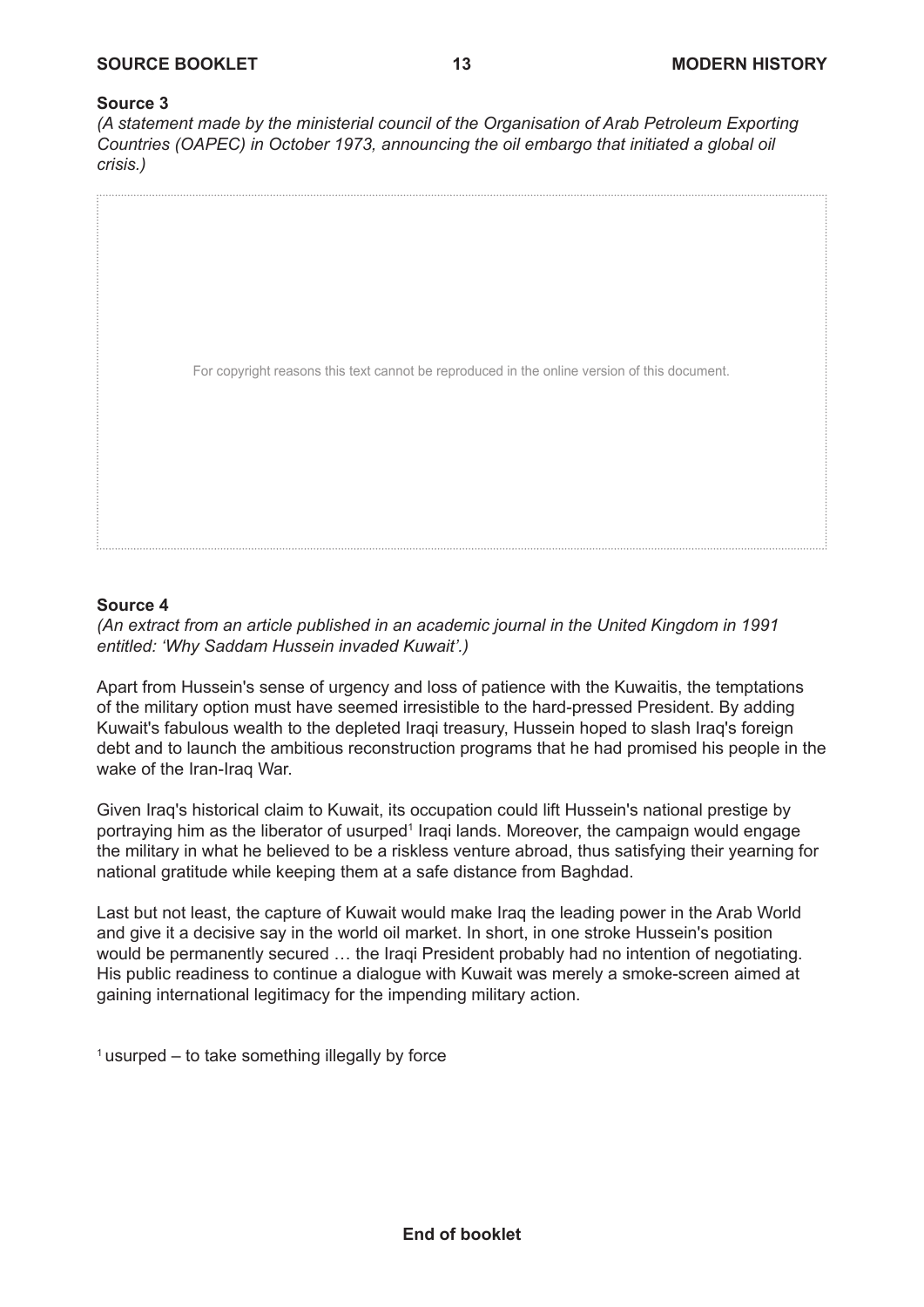#### **Set 1: Elective 1: Australia 1918–1955**

- **Source 1** Frith J. (1941, December). Shifting apron strings [Cartoon]. *The Bulletin*. Retrieved July, 2021, from https://frith.moadoph.gov.au/thebest-of/3-shifting-apron-strings/
- **Source 2** Adapted from: Churchill, W. (1941, December 29). Letter from Churchill to Curtin. In *Curtin, Churchill & Roosevelt: Wartime relations*. Retrieved July, 2021, from http://john.curtin.edu.au/artofthepossible/ documents1.pdf
- **Source 3** Adapted from: *Join the Women's Land Army* [Poster]*.* (ca. 1943). Retrieved May, 2021, from https://info.australia.gov.au/aboutaustralia/australian-story/women-in-wartime (name of the organisation)
- **Source 4** Adapted from: Ludbrook, J. (2010). *Until the boys return: A history of the Australian Women's Land Army (WA Division) 1942–1945.* Ex AWLA Association of WA, pp. 96–97.

#### **Set 2: Elective 2: Russia and the Soviet Union 1914–1945**

- **Source 1** Dr Seuss. (1941, August 6). *Communique:* "*The annihilation is proceeding according to schedule"* [Cartoon]. Retrieved July, 2021, from https://library.ucsd.edu/speccoll/dswenttowar/#ark:bb3516208b
- **Source 2** Stalin, J. (1941). *Radio speech by Stalin 03-07-1941: On occasion of the German invasion, June 22nd, 1941* (A. Palthe, Trans.) *[Transcript*). Retrieved May, 2021, from https://www.tracesofwar.com/articles/4628/ Radio-speech-by-Stalin-03-07-1941
- **Source 3** Kokorekin, A. A. (1942). *Everything for victory! To the front, from the women of the USSR.* [Poster]. Retrieved July, 2021, from https://soviet-art.ru/world-war-ii-soviet-posters/
- **Source 4** Adapted from: Alexievich, S (2018). *The unwomanly face of war.* Penguin Classics, p. 35.

#### **Set 3: Elective 3: China 1935–1989**

**Source 1** Sapajou. (1934, December 1). Red bugs [Cartoon]. *North China Daily News*. Retrieved July, 2021, from http://www.chinaheritagequarterly. org/022/\_pix/fig48.jpg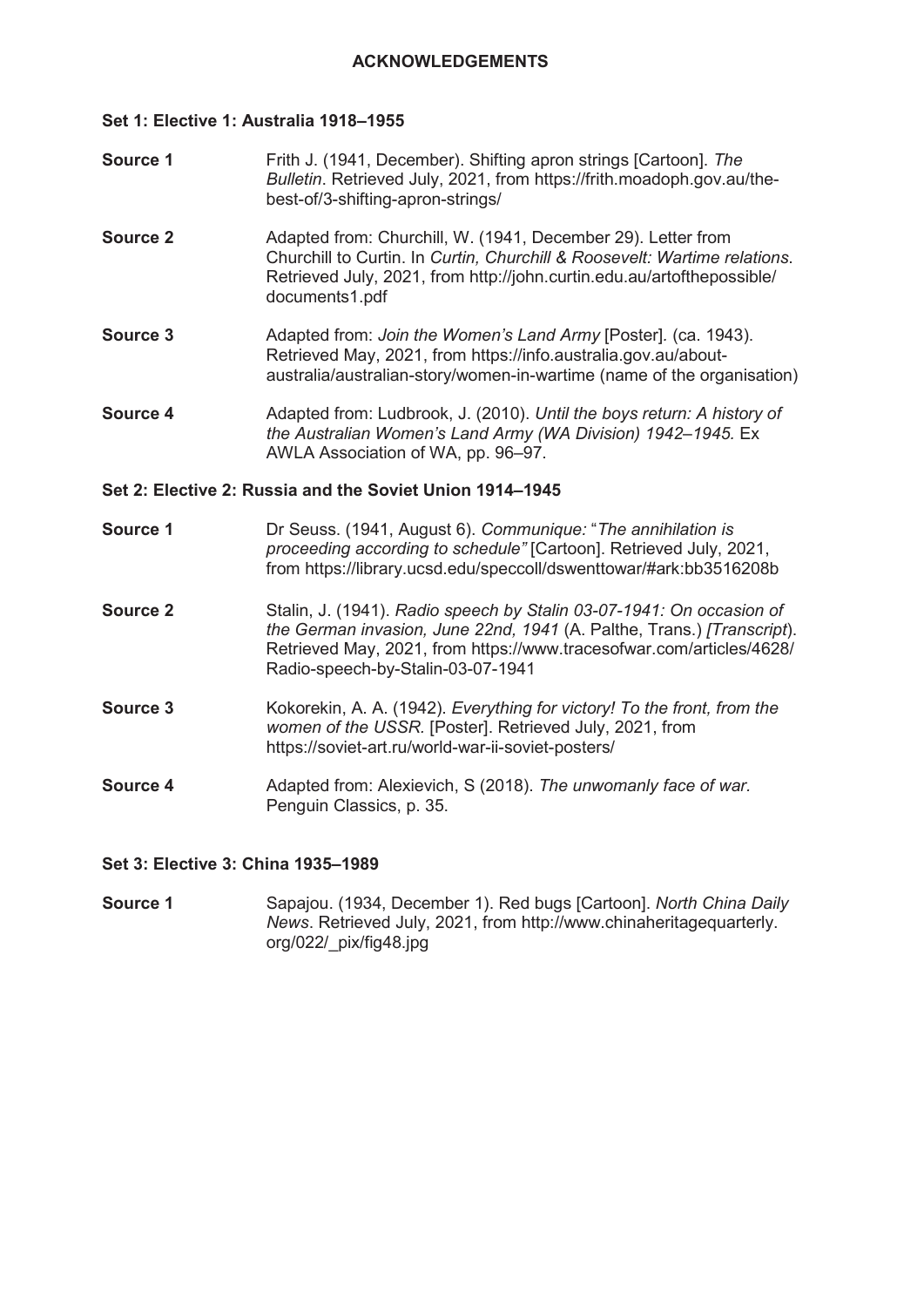| <b>Source 2</b> | Adapted from: Tse-tung, M. (1935). Selected work of Mao Tse-tung:                                                                              |
|-----------------|------------------------------------------------------------------------------------------------------------------------------------------------|
|                 | On tactics against Japanese imperialism [Report transcript]. Retrieved<br>July, 2021, from https://alphahistory.com/chineserevolution/mao-why- |
|                 | long-march-was-a-victory-1935/                                                                                                                 |

- **Source 3** Baibo, L. (1938). *Sharing equal responsibility* [Cartoon]. Retrieved July, 2021, from https://publishing.cdlib.org/ucpressebooks/ data/13030/m5/ft829008m5/figures/ft829008m5\_00023.gif
- **Source 4** Adapted from: Wong, S. L. & Cressy, E. H. (1952). *Daughter of Confucius: A personal history.* Farrar, Straus and Young, pp.314–315.

#### **Set 4: Elective 1: The changing European world since 1945**

- **Source 1** Block, H. (1949, January 26). "It's the same thing without the mechanical problems" [Cartoon]. *Washington Post*. Retrieved July, 2021, from https://www.loc.gov/pictures/item/00652193/
- **Source 2** Adapted from: *The Treaty of Rome, signed 25 March 1957, p. 2.* Retrieved March, 2021, from https://ec.europa.eu/archives/emu \_history/documents/treaties/rometreaty2.pdf
- **Source 3** Adapted from: Schuman, R. (1950). *The Schuman Declaration - 9 May 1950*. Retrieved July, 2021, from https://europa.eu/europeanunion/about-eu/symbols/europe-day/schuman-declaration\_en
- **Source 4** Thatcher, M. (1988, September 20). *Speech to the College of Europe ("The Bruges Speech")* [Transcript]. Retrieved July, 2021, from https://www.margaretthatcher.org/document/107332

#### **Set 5: Elective 2: Australia's engagement with Asia**

- **Source 1** McCrae, A. (1972). *I hardly knew you after all this time, but I recognised the color of your money.* [Cartoon]. Retrieved July, 2021, from https://nla.gov.au/nla.obj-145861381/view
- **Source 2** Adapted from: Commonwealth of Australia. (1957, September 5). *Parliamentary debates - House of Representatives: Official Hansard* (Japanese trade agreement, p. 400). Retrieved July, 2021, from http://historichansard.net/hofreps/1957/19570905\_reps\_22 hor16/#debate-31 Used under Creative Commons Attribution-NonCommercial-NoDerivs 3.0 Australia licence.
- **Source 3** Asia-Pacific Economic Cooperation (APEC). (1993, November 20). *1993 Leaders' Declaration*. Retrieved July 2021, from https://www. apec.org/Meeting-Papers/Leaders-Declarations/1993/1993\_aelm